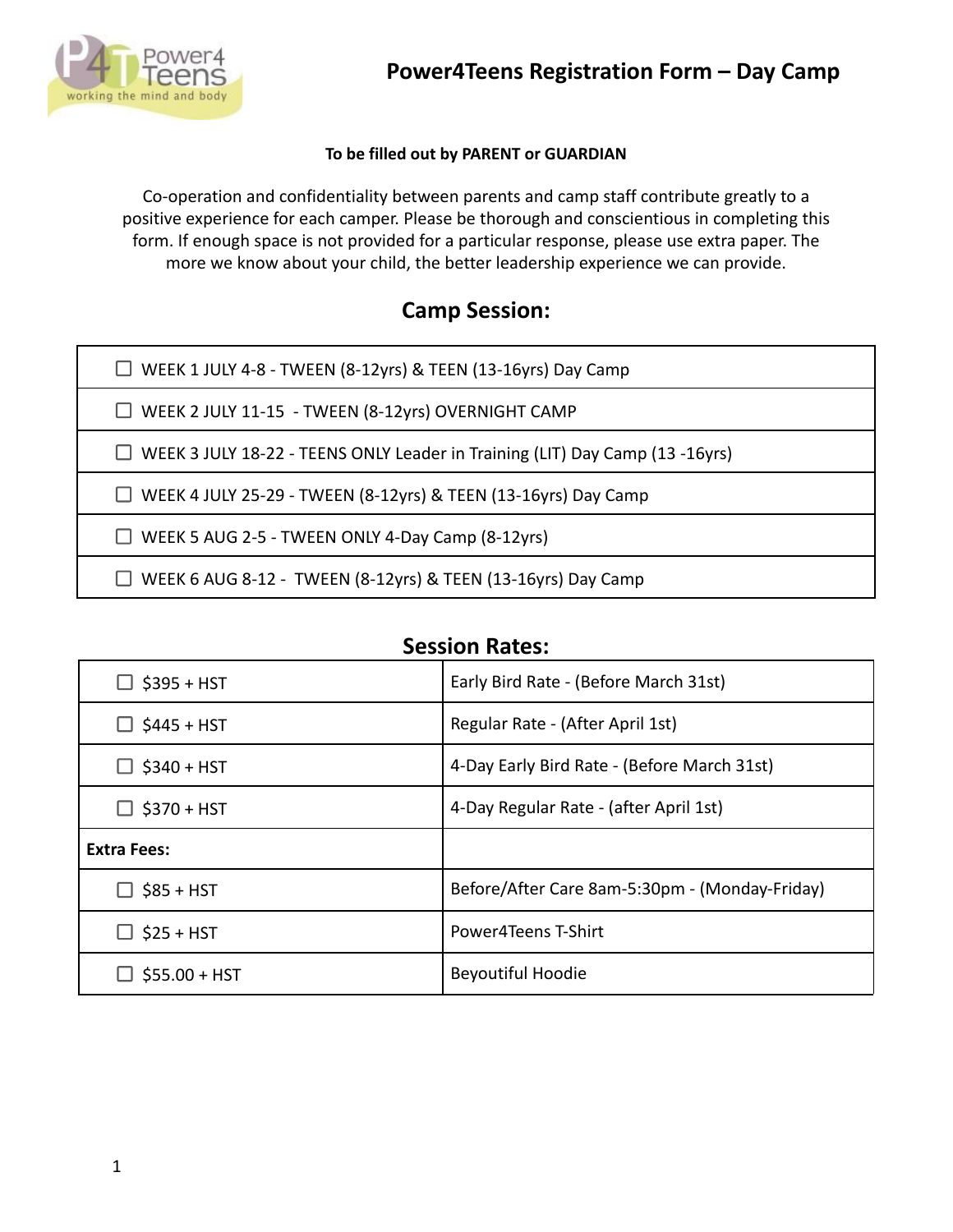

# **Camper Information:**

| Age: ____________________                                     | DOB (mm/dd/yyyy): _________________ |               |
|---------------------------------------------------------------|-------------------------------------|---------------|
|                                                               |                                     | Version Code: |
|                                                               |                                     |               |
|                                                               |                                     |               |
|                                                               |                                     |               |
| Will your child need to take any medication(s) while at camp? |                                     |               |
|                                                               |                                     |               |
|                                                               |                                     |               |

# **Emergency Contact Information:**

| <b>Parent #1 Information:</b>         | <b>Parent #2 Information:</b>      |  |
|---------------------------------------|------------------------------------|--|
|                                       |                                    |  |
|                                       |                                    |  |
|                                       |                                    |  |
| Postal Code: ________________________ | Postal Code: _____________________ |  |
|                                       |                                    |  |
|                                       |                                    |  |

## **Camper "Need to Knows":**

Do you have any siblings, relatives or friends attending P4T camp? \_\_\_\_\_\_\_\_\_\_\_\_\_

\_\_\_\_\_\_\_\_\_\_\_\_\_\_\_\_\_\_\_\_\_\_\_\_\_\_\_\_\_\_\_\_\_\_\_\_\_\_\_\_\_\_\_\_\_\_\_\_\_\_\_\_\_\_\_\_\_\_\_\_\_\_\_\_\_\_\_\_\_\_\_\_\_\_\_\_\_\_

If so, would you like your daughter and the person(s) listed above to be together?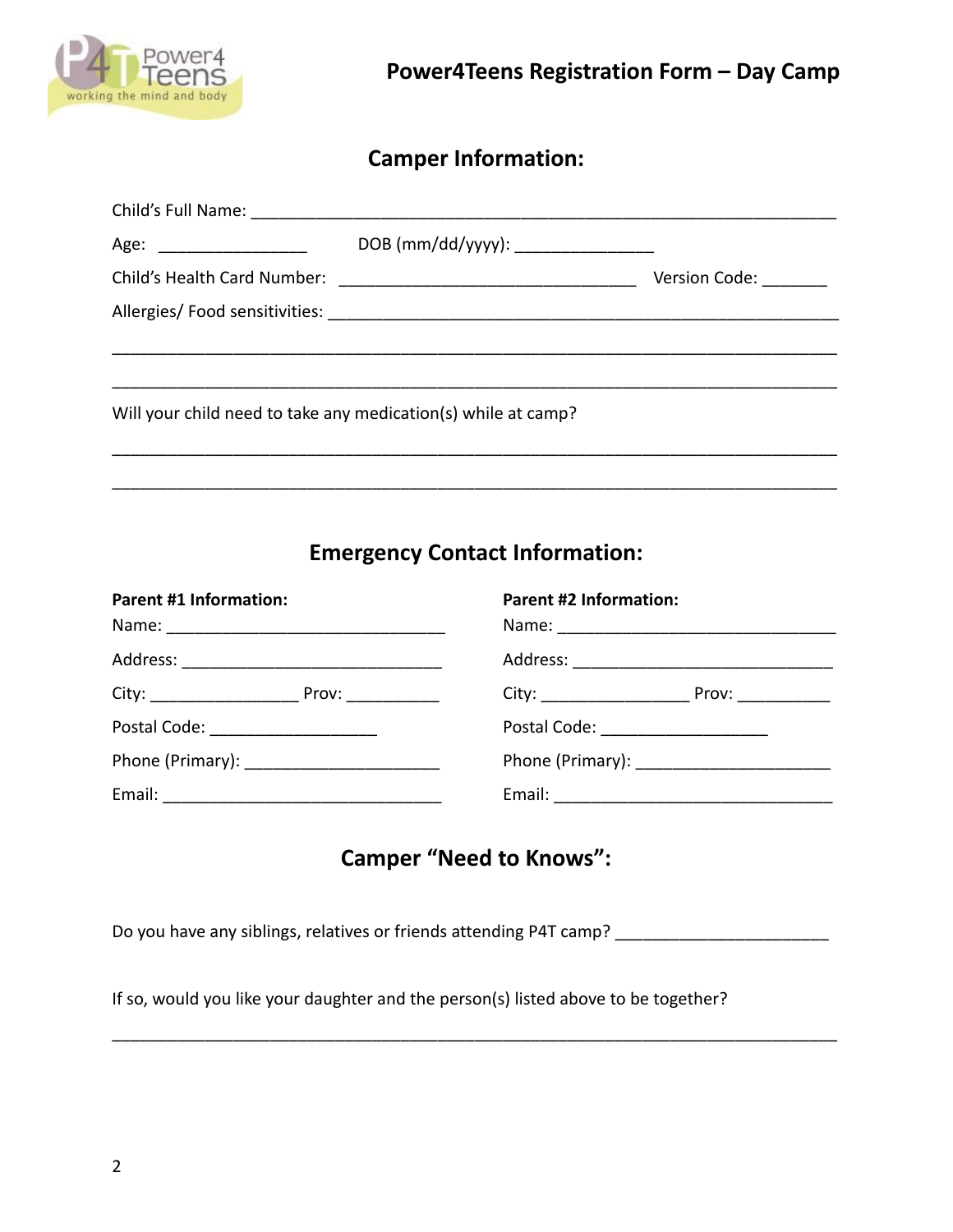

## **Power4Teens Registration Form – Day Camp**

Swim Level: \_\_\_\_\_ Non-swimmer \_\_\_\_\_\_ Beginner \_\_\_\_\_ Intermediate \_\_\_\_\_ Advanced

Permission to walk home alone? Y / N

Is there anything else you wish to share with us about your child that will help us understand

\_\_\_\_\_\_\_\_\_\_\_\_\_\_\_\_\_\_\_\_\_\_\_\_\_\_\_\_\_\_\_\_\_\_\_\_\_\_\_\_\_\_\_\_\_\_\_\_\_\_\_\_\_\_\_\_\_\_\_\_\_\_\_\_\_\_\_\_\_\_\_\_\_\_\_\_\_\_

\_\_\_\_\_\_\_\_\_\_\_\_\_\_\_\_\_\_\_\_\_\_\_\_\_\_\_\_\_\_\_\_\_\_\_\_\_\_\_\_\_\_\_\_\_\_\_\_\_\_\_\_\_\_\_\_\_\_\_\_\_\_\_\_\_\_\_\_\_\_\_\_\_\_\_\_\_\_

\_\_\_\_\_\_\_\_\_\_\_\_\_\_\_\_\_\_\_\_\_\_\_\_\_\_\_\_\_\_\_\_\_\_\_\_\_\_\_\_\_\_\_\_\_\_\_\_\_\_\_\_\_\_\_\_\_\_\_\_\_\_\_\_\_\_\_\_\_\_\_\_\_\_\_\_\_\_

\_\_\_\_\_\_\_\_\_\_\_\_\_\_\_\_\_\_\_\_\_\_\_\_\_\_\_\_\_\_\_\_\_\_\_\_\_\_\_\_\_\_\_\_\_\_\_\_\_\_\_\_\_\_\_\_\_\_\_\_\_\_\_\_\_\_\_\_\_\_\_\_\_\_\_\_\_\_

his/her? (Please feel free to write on a separate sheet as necessary.)

# **ACKNOWLEDGEMENT OF RISK, WAIVER AND RELEASE OF LIABILITY**

WARNING: THIS DOCUMENT WILL AFFECT YOUR LEGAL RIGHTS, READ IT CAREFULLY!

A parent or guardian must sign. Every parent/guardian must read and understand this Acknowledgement, Waiver and Release of Liability prior to participating in Power4Teens Inc. (P4T) Girls Group, summer day camp, overnight camp & retreats. Every participant is advised to consult with their physician before engaging in any and all athletic activities.

The undersigned (the "Participant and Guardian") hereby enters into this Agreement with and for the benefit of P4T its directors, employees, volunteers, trainers, sub-contractors, business operators and site property owners or Occupiers (the "Company"). "Occupiers" is defined in accordance with the definition of Occupiers contained in the Occupiers Liability legislation in the Province of Ontario.

The parent/guardian acknowledges and understands that there are inherent and significant risks associated with participation in athletic activities, including (but not limited to) the potential for serious personal injury caused by any event or any condition of the facilities or equipment provided by the Company, and health risks such as light-headedness, fainting, increased or decreased blood pressure, chest discomfort, muscle cramps, broken bones, strains, sprains, bruises, concussion, hyperthermia, abnormal heart rate, soreness, nausea, heart attack, COVID-19, stroke and possibly death.

The parent/guardian hereby accepts and assumes all responsibility for all risks and possibilities of personal injury, death, property damage or loss resulting from his/her child/wardens' participation in any and all activities and events at Power4Teens Inc., including accidents or injuries that occur within and outside the facilities (e.g. on church property, walking to lakeshore, public swimming pool, TTC, cottage property, walking into Bala for ski show, wakeboarding, swimming in Muskoka, paddle boarding with P4T and/or Oceah Oceah, hiking and other general P4T activities). The Participant has read "our website, thoroughly", is aware of all the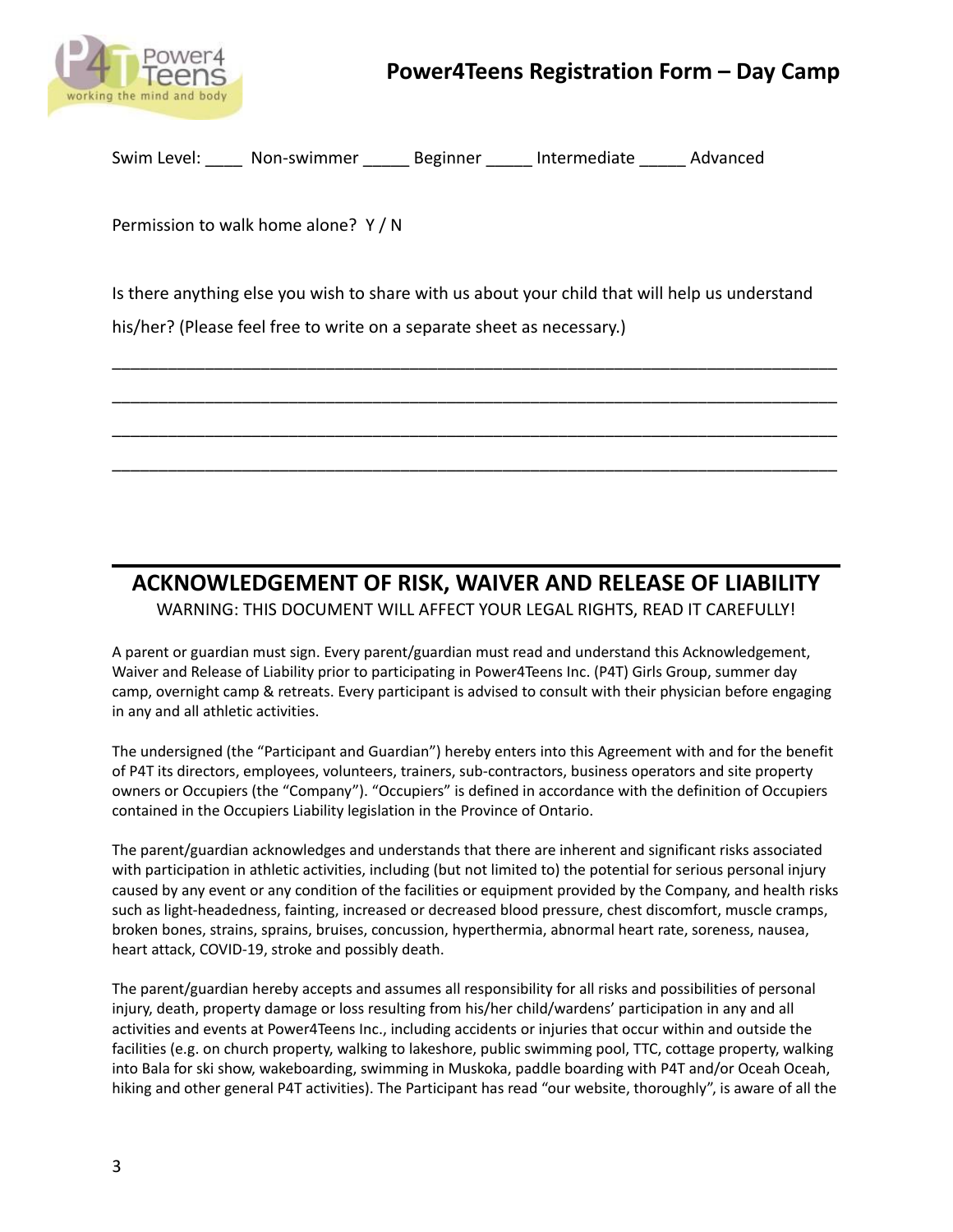

activities on the camp and freely accepts the associated risks and agrees to the terms of this Waiver and Release, even if the Company (Power4Teens Inc.) is found to be negligent or in breach of any duty of care or any obligation to the Participant with respect to his/her participation in Power4Teens Inc. activities.

The undersigned Participant, for him/herself and his/her heirs, next of kin, executors, administrators and assigns (collectively, the "Releasing Parties"), does hereby agree a. to waive all claims that the Releasing Parties or any of them may have in the future against Power4Teens Inc., its directors, officers, employees, agents, sub-contractors, insurers and representatives (collectively, the "Released Parties"); b. to release and forever discharge the Released Parties from all liability for personal injury, death, property damage or loss resulting from the Participant's participation in all activities due to any cause, and c. to be liable for and to hold harmless and indemnify the Released Parties from all actions, proceedings, claims, damages, costs, demands, including hospital costs, court costs and costs on a solicitor and his own client basis, and liabilities of whatsoever nature or kind arising out of or in any way connected with the participant's participation in athletic and all other activities.

This agreement shall be governed by and construed in accordance with the laws of the Province of Ontario, and any legal actions, claims or demands shall be handled in a court of competent jurisdiction within such Province.

The Participant understands that this document is binding on him/herself and his/her heirs, next of kin, executors, administrators and assigns. I hereby certify that the participant is suffering under no legal disabilities, and that I (or my parent or guardian) have read this document carefully, understand each term and provision in its entirety, have agreed to the terms freely and voluntarily. Having read the foregoing, I (or my parent or guardian) knowingly acknowledge my understanding of the risks set forth herein and knowingly agree to accept full responsibility for my own exposure to such risks.

I give Power4Teens Inc., permission to take and use photographs and/or videos of my child which may be used in any and all of its publications, including our website, brochures or promotional materials. Additionally, we waive any right to royalties or other compensation arising related to the use of the photograph and/or video.

### **Refund/Cancellation Policy:**

Summer Camp Refunds:

Registration for day camp cancelled before May 31, 2022 will be charged a \$100 cancellation fee, for overnight camp a \$250 cancellation fee, the remaining balance of any amount will be refunded.

Registrations cancelled on or after June 1, 2022 are Non-Refundable - NO EXCEPTIONS, however, any deposits/payments paid will be held and credited towards any of our programs in the following 2 years.

#### **COVID-19 Response:**

Due to the worldwide event, we would like to acknowledge and understand our original refund policy does not apply. If the City of Toronto & Toronto Public Health do not permit private summer camps to operate, day & overnight camp, retreats or any of our other programs, you will be refunded less an administration fee of 7%. The administration fee is charged to cover a portion of our costs that we have incurred.

*\*Please note: If the City of Toronto allows us to continue for summer and you wish to cancel your registration, our regular cancellation policy will apply\**